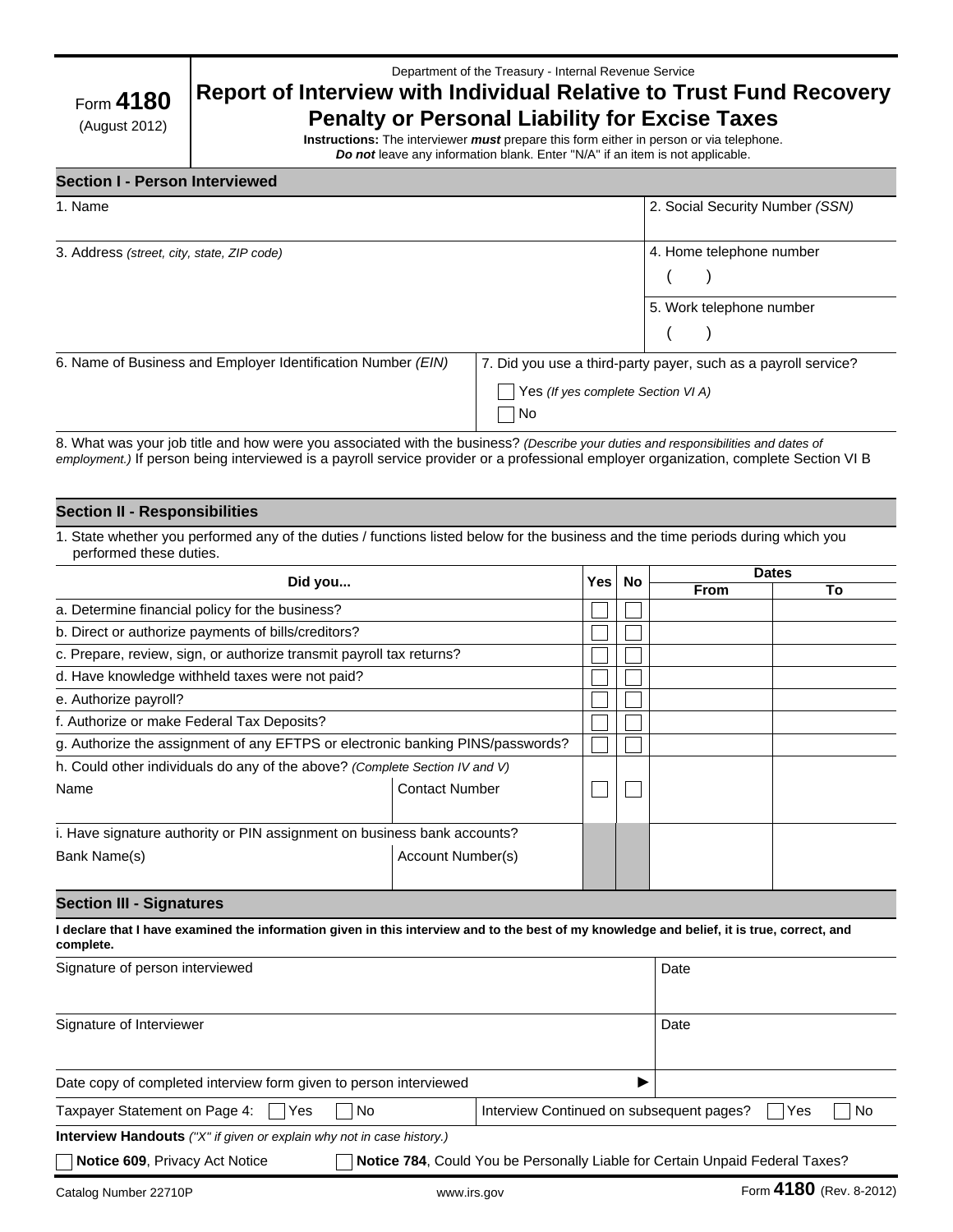# **Section IV - Business Information**

| 1. List corporate positions below, identifying the persons who occupied them and their dates of service.                                        |                                                                                         |                                                                                                                                          |       |  |
|-------------------------------------------------------------------------------------------------------------------------------------------------|-----------------------------------------------------------------------------------------|------------------------------------------------------------------------------------------------------------------------------------------|-------|--|
| Position (e.g. president, director)                                                                                                             | Name                                                                                    | Address                                                                                                                                  | Dates |  |
|                                                                                                                                                 |                                                                                         |                                                                                                                                          |       |  |
|                                                                                                                                                 |                                                                                         |                                                                                                                                          |       |  |
|                                                                                                                                                 |                                                                                         |                                                                                                                                          |       |  |
|                                                                                                                                                 |                                                                                         |                                                                                                                                          |       |  |
| 2. Did/does the business use the Electronic Federal Tax Payment<br>System (EFTPS) to make Federal Tax Deposits (FTD's) or<br>payments?          |                                                                                         | 3. Other than the EFTPS, does the business do any other banking<br>electronically?<br> No                                                |       |  |
| No                                                                                                                                              |                                                                                         | Where<br>Yes                                                                                                                             |       |  |
| Yes                                                                                                                                             | If yes, to whom are the PINS or passwords assigned                                      | To whom are the PINs/passwords assigned                                                                                                  |       |  |
| 4. Does the business file Form 941 electronically?                                                                                              |                                                                                         |                                                                                                                                          |       |  |
| No<br>Who is authorized to sign Form 941                                                                                                        |                                                                                         |                                                                                                                                          |       |  |
| Who files the returns electronically<br> Yes                                                                                                    |                                                                                         |                                                                                                                                          |       |  |
|                                                                                                                                                 |                                                                                         |                                                                                                                                          |       |  |
| <b>Section V - Knowledge / Willfulness</b>                                                                                                      |                                                                                         |                                                                                                                                          |       |  |
| No<br>Yes<br>Which obligations were paid?                                                                                                       | (such as rent, mortgage, utilities, vehicle or equipment loans, or payments to vendors) | 1. During the time the delinquent taxes were increasing, or at any time thereafter, were any financial obligations of the business paid? |       |  |
|                                                                                                                                                 |                                                                                         |                                                                                                                                          |       |  |
| Who authorized them to be paid?                                                                                                                 |                                                                                         |                                                                                                                                          |       |  |
|                                                                                                                                                 |                                                                                         |                                                                                                                                          |       |  |
| 2. Were all or a portion of the payrolls met?                                                                                                   |                                                                                         | 3. Did any person or organization provide funds to pay net corporate payroll?                                                            |       |  |
| No                                                                                                                                              | No                                                                                      |                                                                                                                                          |       |  |
| Yes                                                                                                                                             |                                                                                         | Yes (explain in detail and provide name)                                                                                                 |       |  |
| Who authorized                                                                                                                                  |                                                                                         |                                                                                                                                          |       |  |
|                                                                                                                                                 |                                                                                         |                                                                                                                                          |       |  |
|                                                                                                                                                 |                                                                                         |                                                                                                                                          |       |  |
| 4. When and how did you first become aware of the unpaid taxes?                                                                                 |                                                                                         | 5. What actions did you attempt to see that the taxes were paid?                                                                         |       |  |
|                                                                                                                                                 |                                                                                         |                                                                                                                                          |       |  |
|                                                                                                                                                 |                                                                                         |                                                                                                                                          |       |  |
|                                                                                                                                                 |                                                                                         |                                                                                                                                          |       |  |
|                                                                                                                                                 |                                                                                         |                                                                                                                                          |       |  |
|                                                                                                                                                 |                                                                                         |                                                                                                                                          |       |  |
| 6. Were discussions ever held by stockholders, officers, or other                                                                               |                                                                                         | 7. Who handled IRS contacts such as phone calls,                                                                                         |       |  |
| interested parties regarding nonpayment of the taxes?                                                                                           |                                                                                         | correspondence, or visits by IRS personnel?                                                                                              |       |  |
| No                                                                                                                                              |                                                                                         |                                                                                                                                          |       |  |
| Yes                                                                                                                                             |                                                                                         |                                                                                                                                          |       |  |
|                                                                                                                                                 |                                                                                         |                                                                                                                                          |       |  |
| Identify who attended, dates, any decisions reached, and<br>When did these contacts take place, and what were the results<br>of these contacts? |                                                                                         |                                                                                                                                          |       |  |
| whether any documentation is available.                                                                                                         |                                                                                         |                                                                                                                                          |       |  |
|                                                                                                                                                 |                                                                                         |                                                                                                                                          |       |  |
|                                                                                                                                                 |                                                                                         |                                                                                                                                          |       |  |
|                                                                                                                                                 |                                                                                         |                                                                                                                                          |       |  |
|                                                                                                                                                 |                                                                                         |                                                                                                                                          |       |  |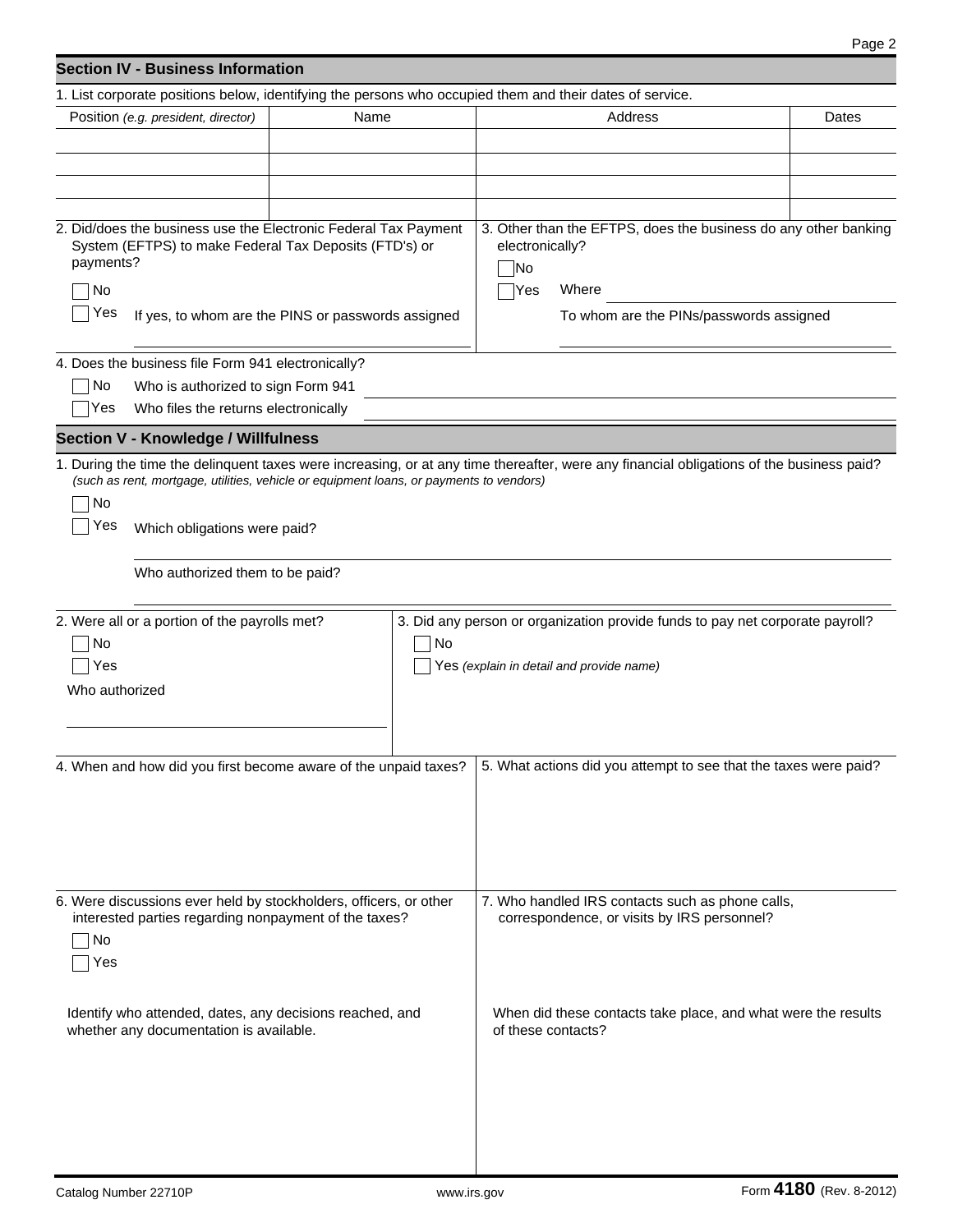| A - Third-Party Payer Arrangements<br>(complete this section only if you are interviewing a taxpayer who used a third-party payer)                            |                                                                                                                                                            |  |  |
|---------------------------------------------------------------------------------------------------------------------------------------------------------------|------------------------------------------------------------------------------------------------------------------------------------------------------------|--|--|
| 1. Who signed the service contract or entered into the agreement<br>for services with the third-party payer?                                                  | 2. Who in the business handled the contacts with the third-party<br>payer?                                                                                 |  |  |
| 3. Who was your contact at the third-party payer?                                                                                                             | 4. How were funds to be made available for the third-party payer to<br>pay the taxes?                                                                      |  |  |
|                                                                                                                                                               | Name of Bank(s) and Account number(s) from which funds<br>were to be transferred.                                                                          |  |  |
| 5. What actions did you take to verify the third-party payer was<br>filing returns, or making required payments?                                              | 6. Were funds available for the third-party payer to use for<br>payment of the taxes?<br>No<br>Yes<br>If yes, explain in detail how and when the money was |  |  |
|                                                                                                                                                               | transferred to the third-party.                                                                                                                            |  |  |
| 7. Were you aware that the third-party payer was not making the<br>required payments?                                                                         | 8. Did you receive IRS notices indicating that the employment tax<br>returns were not filed, or that the employment taxes were not<br>paid?                |  |  |
| Yes<br>No                                                                                                                                                     | Yes<br>No                                                                                                                                                  |  |  |
| <b>B - Third-Party Payer Companies</b>                                                                                                                        |                                                                                                                                                            |  |  |
| (complete this section only if you are interviewing a Third-Party Payroll Service Payer)<br>1. Who in your organization handled the contacts with the client? | 2. Who was your contact at the client business?                                                                                                            |  |  |
|                                                                                                                                                               |                                                                                                                                                            |  |  |
| 3. Who at the client business signed the service contract or<br>entered into the agreement for services?                                                      | 4. Who had control over the payments of the client's employment<br>taxes?                                                                                  |  |  |
| 5. How were funds to be made available from the client business to pay the taxes?                                                                             |                                                                                                                                                            |  |  |
| Bank Name(s)                                                                                                                                                  | Account Number(s)                                                                                                                                          |  |  |
| 6. Were there funds actually available for you to make the tax payments?<br>  No<br>Yes                                                                       |                                                                                                                                                            |  |  |
| If yes, explain in detail how and when the money was transferred to the third-party.                                                                          |                                                                                                                                                            |  |  |
| If no, what actions did you take to attempt to collect the funds from the client?                                                                             |                                                                                                                                                            |  |  |
| Section VII - Personal Liability for Excise Tax Cases<br>(Complete only if Business is required to file Excise Tax Returns)                                   |                                                                                                                                                            |  |  |
| 1. Are you aware of any required excise tax returns which have not<br>been filed?<br>No<br>Yes (list periods)                                                 | 2. With respect to excise taxes, were the patrons or customers<br>informed that the tax was included in the sales price?<br>No.<br>Yes                     |  |  |
| 3. If the liability is one of the "collected" taxes (transportation of<br>persons or property and communications), was the tax                                | 4. Were you aware, during the period tax accrued, that the law<br>required collection of the tax?                                                          |  |  |
| collected?<br>No<br>Yes                                                                                                                                       | No.<br>Yes                                                                                                                                                 |  |  |

**Section VI - Payroll Service Provider (PSP) or Professional Employer Organization (PEO)**